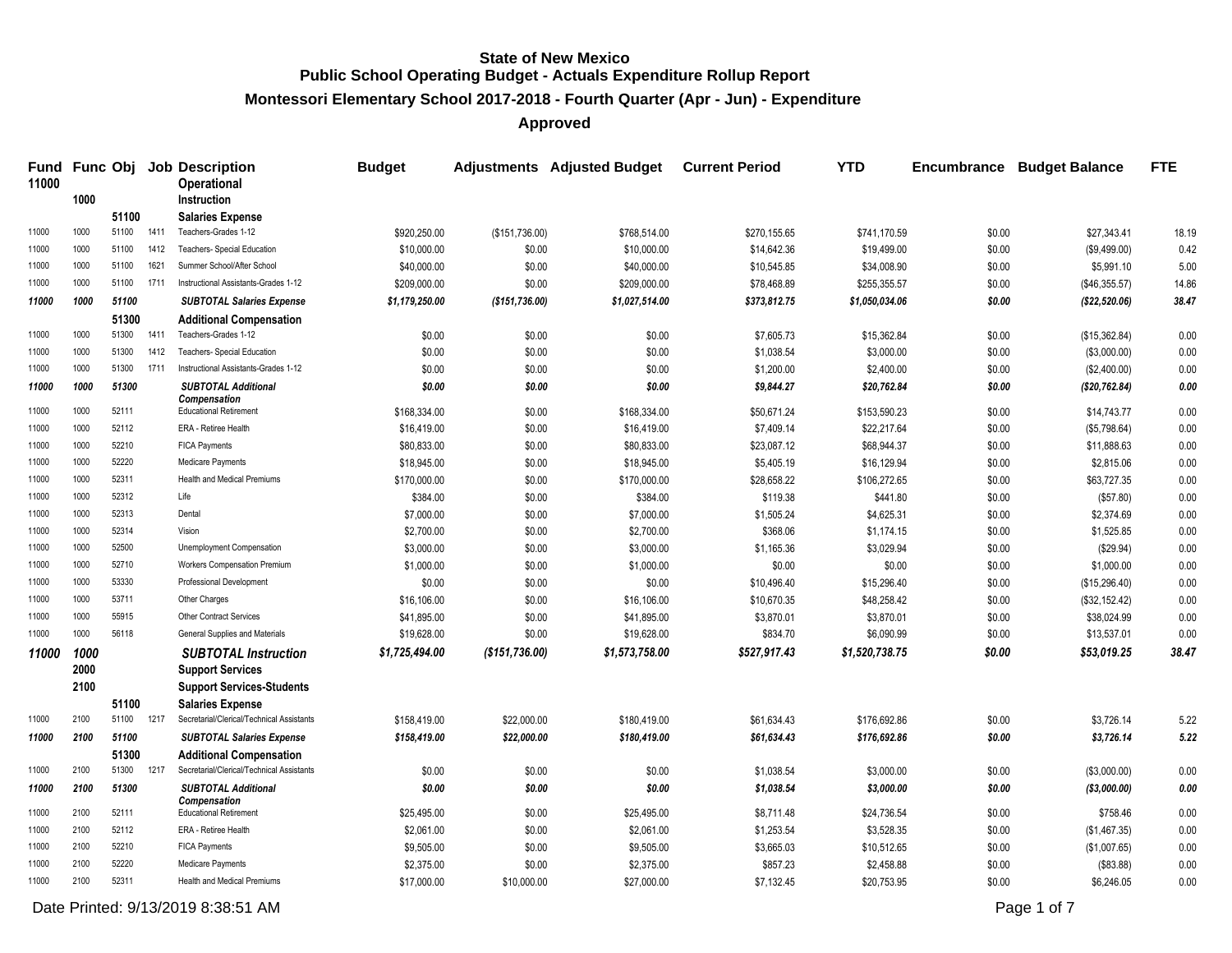# **Montessori Elementary School 2017-2018 - Fourth Quarter (Apr - Jun) - Expenditure**

| Fund  |              | <b>Func Obj</b> |      | <b>Job Description</b>                                                                                                   | <b>Budget</b> |             | <b>Adjustments</b> Adjusted Budget | <b>Current Period</b> | <b>YTD</b>   |        | <b>Encumbrance Budget Balance</b> | <b>FTE</b> |
|-------|--------------|-----------------|------|--------------------------------------------------------------------------------------------------------------------------|---------------|-------------|------------------------------------|-----------------------|--------------|--------|-----------------------------------|------------|
| 11000 | 2100         | 52312           |      | Life                                                                                                                     | \$38.00       | \$0.00      | \$38.00                            | \$19.94               | \$67.62      | \$0.00 | (\$29.62)                         | 0.00       |
| 11000 | 2100         | 52313           |      | Dental                                                                                                                   | \$700.00      | \$0.00      | \$700.00                           | \$778.23              | \$2,157.35   | \$0.00 | (\$1,457.35)                      | 0.00       |
| 11000 | 2100         | 52314           |      | Vision                                                                                                                   | \$270.00      | \$0.00      | \$270.00                           | \$136.34              | \$377.92     | \$0.00 | (\$107.92)                        | 0.00       |
| 11000 | 2100         | 52720           |      | Workers Compensation Employer's Fee                                                                                      | \$8.00        | \$0.00      | \$8.00                             | \$0.00                | \$0.00       | \$0.00 | \$8.00                            | 0.00       |
| 11000 | 2100         | 53211           |      | Diagnosticians - Contracted                                                                                              | \$0.00        | \$0.00      | \$0.00                             | \$0.00                | \$1,075.00   | \$0.00 | (\$1,075.00)                      | 0.00       |
| 11000 | 2100         | 53212           |      | Speech Therapists - Contracted                                                                                           | \$15,000.00   | \$3,000.00  | \$18,000.00                        | \$8,617.88            | \$16,331.01  | \$0.00 | \$1,668.99                        | 0.00       |
| 11000 | 2100         | 53213           |      | Occupational Therapists - Contracted                                                                                     | \$10,000.00   | \$0.00      | \$10,000.00                        | \$4,192.12            | \$13,162.13  | \$0.00 | (\$3,162.13)                      | 0.00       |
| 11000 | 2100         |                 |      | <b>SUBTOTAL Support</b><br><b>Services-Students</b>                                                                      | \$240,871.00  | \$35,000.00 | \$275,871.00                       | \$98,037.21           | \$274,854.26 | \$0.00 | \$1,016.74                        | 5.22       |
|       | 2300         | 51100           |      | <b>Support Services-General</b><br><b>Administration</b><br><b>Salaries Expense</b>                                      |               |             |                                    |                       |              |        |                                   |            |
| 11000 | 2300         | 51100 1111      |      | Superintendent                                                                                                           | \$80,958.00   | \$0.00      | \$80,958.00                        | \$18,708.40           | \$80,984.00  | \$0.00 | (\$26.00)                         | 0.80       |
| 11000 | 2300         | 51100           |      | <b>SUBTOTAL Salaries Expense</b>                                                                                         | \$80,958.00   | \$0.00      | \$80,958.00                        | \$18,708.40           | \$80,984.00  | \$0.00 | (\$26.00)                         | 0.80       |
| 11000 | 2300         | 52111           |      | <b>Educational Retirement</b>                                                                                            | \$11,253.00   | \$0.00      | \$11,253.00                        | \$2,596.91            | \$11,253.31  | \$0.00 | (\$0.31)                          | 0.00       |
| 11000 | 2300         | 52112           |      | ERA - Retiree Health                                                                                                     | \$1,619.00    | \$0.00      | \$1,619.00                         | \$373.62              | \$1,556.75   | \$0.00 | \$62.25                           | 0.00       |
| 11000 | 2300         | 52210           |      | <b>FICA Payments</b>                                                                                                     | \$4,857.00    | \$0.00      | \$4,857.00                         | \$1,158.36            | \$5,019.56   | \$0.00 | (\$162.56)                        | 0.00       |
| 11000 | 2300         | 52220           |      | Medicare Payments                                                                                                        | \$1,214.00    | \$0.00      | \$1,214.00                         | \$270.90              | \$1,173.90   | \$0.00 | \$40.10                           | 0.00       |
| 11000 | 2300         | 52312           |      | Life                                                                                                                     | \$0.00        | \$0.00      | \$0.00                             | \$2.25                | \$11.25      | \$0.00 | (\$11.25)                         | 0.00       |
| 11000 | 2300         | 52710           |      | Workers Compensation Premium                                                                                             | \$500.00      | \$0.00      | \$500.00                           | \$0.00                | \$0.00       | \$0.00 | \$500.00                          | 0.00       |
| 11000 | 2300         | 53411           |      | Auditing                                                                                                                 | \$15,000.00   | \$0.00      | \$15,000.00                        | \$0.00                | \$12,900.00  | \$0.00 | \$2,100.00                        | 0.00       |
| 11000 | 2300         | 53413           |      | Legal                                                                                                                    | \$10,000.00   | \$0.00      | \$10,000.00                        | \$1,941.35            | \$4,792.87   | \$0.00 | \$5,207.13                        | 0.00       |
| 11000 | 2300         | 53711           |      | Other Charges                                                                                                            | \$0.00        | \$3,300.00  | \$3,300.00                         | \$2,168.24            | \$7,004.80   | \$0.00 | (\$3,704.80)                      | 0.00       |
| 11000 | 2300         | 55812           |      | <b>Board Training</b>                                                                                                    | \$2,000.00    | \$0.00      | \$2,000.00                         | \$0.00                | \$1,300.00   | \$0.00 | \$700.00                          | 0.00       |
|       |              |                 |      |                                                                                                                          | \$127,401.00  | \$3,300.00  | \$130,701.00                       | \$27,220.03           | \$125,996.44 | \$0.00 | \$4,704.56                        | 0.80       |
| 11000 | 2300<br>2400 |                 |      | <b>SUBTOTAL Support</b><br>Services-General<br><b>Administration</b><br><b>Support Services-School</b><br>Administration |               |             |                                    |                       |              |        |                                   |            |
| 11000 | 2400         | 53330           |      | Professional Development                                                                                                 | \$0.00        | \$0.00      | \$0.00                             | (\$150.00)            | \$0.00       | \$0.00 | \$0.00                            | 0.00       |
| 11000 | 2400<br>2500 |                 |      | <b>SUBTOTAL Support</b><br>Services-School<br><b>Administration</b><br><b>Central Services</b>                           | \$0.00        | \$0.00      | \$0.00                             | (\$150.00)            | \$0.00       | \$0.00 | \$0.00                            | 0.00       |
|       |              | 51100           |      | <b>Salaries Expense</b>                                                                                                  |               |             |                                    |                       |              |        |                                   |            |
| 11000 | 2500         | 51100           | 1113 | Administrative Associates                                                                                                | \$65,778.00   | \$0.00      | \$65,778.00                        | \$0.00                | \$0.00       | \$0.00 | \$65,778.00                       | 0.00       |
| 11000 | 2500         | 51100 1115      |      | Assoc. Supt.-Fin./Bus. Mgr.                                                                                              | \$0.00        | \$16,000.00 | \$16,000.00                        | \$18,529.12           | \$80,804.72  | \$0.00 | (\$64,804.72)                     | 0.80       |
| 11000 | 2500         | 51100           |      | <b>SUBTOTAL Salaries Expense</b>                                                                                         | \$65,778.00   | \$16,000.00 | \$81,778.00                        | \$18,529.12           | \$80,804.72  | \$0.00 | \$973.28                          | 0.80       |
|       |              | 51300           |      | <b>Additional Compensation</b>                                                                                           |               |             |                                    |                       |              |        |                                   |            |
| 11000 | 2500         | 51300           | 1115 | Assoc. Supt.-Fin./Bus. Mgr.                                                                                              | \$0.00        | \$0.00      | \$0.00                             | \$0.00                | \$7,228.35   | \$0.00 | (\$7,228.35)                      | 0.00       |
| 11000 | 2500         | 51300           |      | <b>SUBTOTAL Additional</b><br>Compensation                                                                               | \$0.00        | \$0.00      | \$0.00                             | \$0.00                | \$7,228.35   | \$0.00 | ( \$7, 228.35)                    | 0.00       |
| 11000 | 2500         | 52111           |      | <b>Educational Retirement</b>                                                                                            | \$9,143.00    | \$0.00      | \$9,143.00                         | \$2,596.90            | \$13,031.05  | \$0.00 | (\$3,888.05)                      | 0.00       |
| 11000 | 2500         | 52112           |      | ERA - Retiree Health                                                                                                     | \$1,316.00    | \$0.00      | \$1,316.00                         | \$373.62              | \$1,857.01   | \$0.00 | (\$541.01)                        | 0.00       |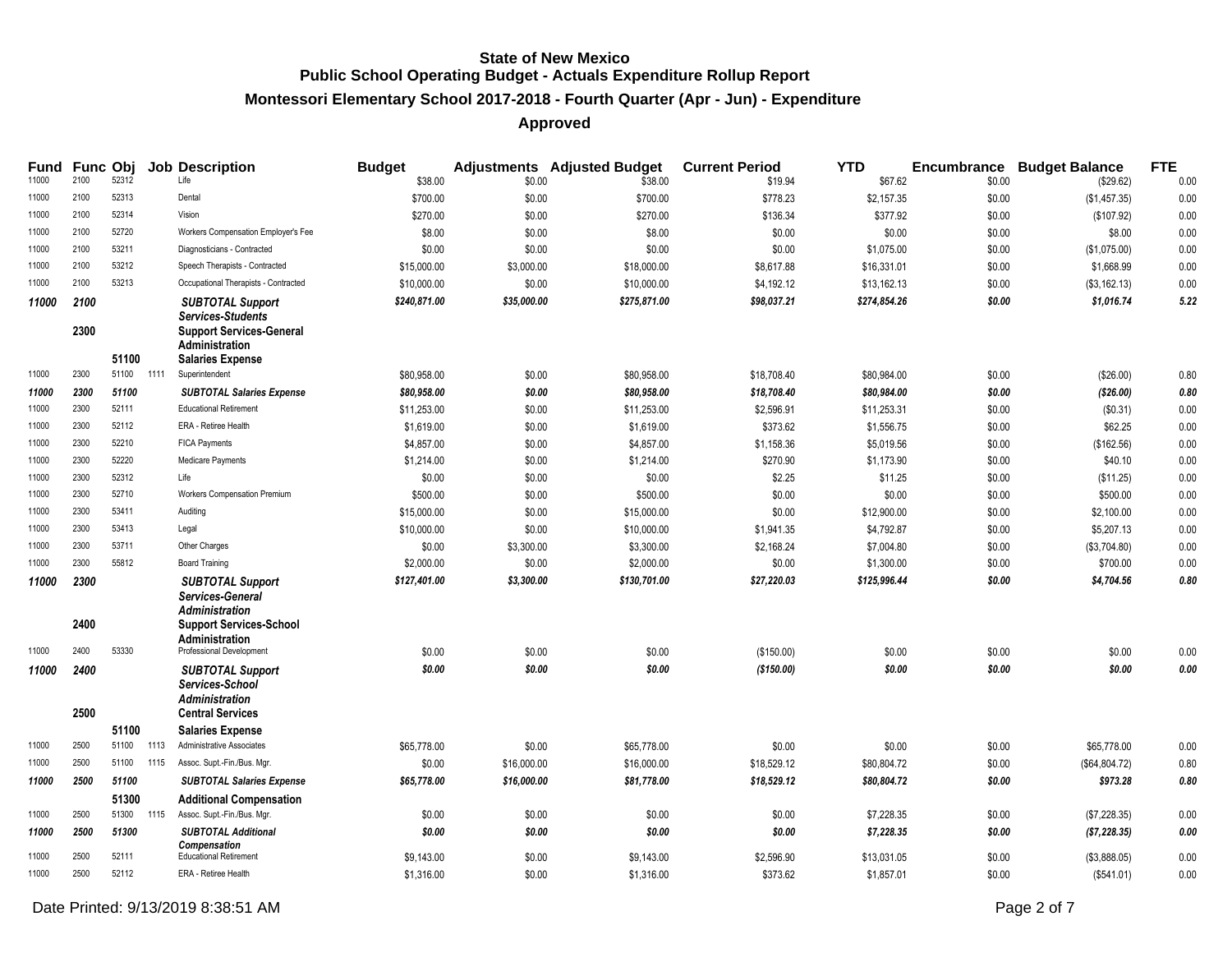# **Montessori Elementary School 2017-2018 - Fourth Quarter (Apr - Jun) - Expenditure**

| <b>Fund</b> | <b>Func Obj</b> |       |      | <b>Job Description</b>                                                                              | <b>Budget</b> |             | <b>Adjustments</b> Adjusted Budget | <b>Current Period</b> | <b>YTD</b>   |        | <b>Encumbrance Budget Balance</b> | <b>FTE</b> |
|-------------|-----------------|-------|------|-----------------------------------------------------------------------------------------------------|---------------|-------------|------------------------------------|-----------------------|--------------|--------|-----------------------------------|------------|
| 11000       | 2500            | 52210 |      | <b>FICA Payments</b>                                                                                | \$3,947.00    | \$0.00      | \$3,947.00                         | \$1,064.27            | \$5,091.06   | \$0.00 | (\$1,144.06)                      | 0.00       |
| 11000       | 2500            | 52220 |      | Medicare Payments                                                                                   | \$987.00      | \$0.00      | \$987.00                           | \$248.88              | \$1,190.60   | \$0.00 | (\$203.60)                        | 0.00       |
| 11000       | 2500            | 52311 |      | <b>Health and Medical Premiums</b>                                                                  | \$8,500.00    | \$0.00      | \$8,500.00                         | \$2,168.46            | \$7,902.44   | \$0.00 | \$597.56                          | 0.00       |
| 11000       | 2500            | 52312 |      | Life                                                                                                | \$20.00       | \$0.00      | \$20.00                            | \$2.25                | \$11.37      | \$0.00 | \$8.63                            | 0.00       |
| 11000       | 2500            | 52313 |      | Dental                                                                                              | \$500.00      | \$0.00      | \$500.00                           | \$118.93              | \$434.91     | \$0.00 | \$65.09                           | 0.00       |
| 11000       | 2500            | 52314 |      | Vision                                                                                              | \$102.00      | \$0.00      | \$102.00                           | \$20.62               | \$75.42      | \$0.00 | \$26.58                           | 0.00       |
| 11000       | 2500            | 52500 |      | Unemployment Compensation                                                                           | \$658.00      | \$0.00      | \$658.00                           | \$0.00                | \$0.00       | \$0.00 | \$658.00                          | 0.00       |
| 11000       | 2500            | 53711 |      | Other Charges                                                                                       | \$1,316.00    | \$20,000.00 | \$21,316.00                        | \$2,766.15            | \$19,682.14  | \$0.00 | \$1,633.86                        | 0.00       |
| 11000       | 2500            | 55813 |      | Employee Travel - Non-Teachers                                                                      | \$1,500.00    | \$0.00      | \$1,500.00                         | \$0.00                | \$0.00       | \$0.00 | \$1,500.00                        | 0.00       |
| 11000       | 2500            | 56113 |      | Software                                                                                            | \$9,000.00    | \$0.00      | \$9,000.00                         | \$0.00                | \$0.00       | \$0.00 | \$9,000.00                        | 0.00       |
| 11000       | 2500            | 56118 |      | General Supplies and Materials                                                                      | \$0.00        | \$0.00      | \$0.00                             | \$0.00                | \$152.00     | \$0.00 | (\$152.00)                        | 0.00       |
| 11000       | 2500            |       |      | <b>SUBTOTAL Central</b>                                                                             | \$102,767.00  | \$36,000.00 | \$138,767.00                       | \$27,889.20           | \$137,461.07 | \$0.00 | \$1,305.93                        | 0.80       |
|             | 2600            | 51100 |      | <b>Services</b><br><b>Operation &amp; Maintenance of</b><br><b>Plant</b><br><b>Salaries Expense</b> |               |             |                                    |                       |              |        |                                   |            |
| 11000       | 2600            | 51100 | 1614 | Maintenance                                                                                         | \$0.00        | \$8,000.00  | \$8,000.00                         | \$7,692.28            | \$25,000.00  | \$0.00 | (\$17,000.00)                     | 1.00       |
| 11000       | 2600            | 51100 | 1615 | Custodial                                                                                           | \$23,500.00   | \$0.00      | \$23,500.00                        | \$0.00                | \$0.00       | \$0.00 | \$23,500.00                       | 0.00       |
| 11000       | 2600            | 51100 |      | <b>SUBTOTAL Salaries Expense</b>                                                                    | \$23,500.00   | \$8,000.00  | \$31,500.00                        | \$7,692.28            | \$25,000.00  | \$0.00 | \$6,500.00                        | 1.00       |
| 11000       | 2600            | 52111 |      | <b>Educational Retirement</b>                                                                       | \$3,267.00    | \$0.00      | \$3,267.00                         | \$1,069.20            | \$3,474.90   | \$0.00 | (\$207.90)                        | 0.00       |
| 11000       | 2600            | 52112 |      | ERA - Retiree Health                                                                                | \$470.00      | \$0.00      | \$470.00                           | \$153.84              | \$499.98     | \$0.00 | (\$29.98)                         | 0.00       |
| 11000       | 2600            | 52210 |      | <b>FICA Payments</b>                                                                                | \$1,504.00    | \$0.00      | \$1,504.00                         | \$377.84              | \$1,224.92   | \$0.00 | \$279.08                          | 0.00       |
| 11000       | 2600            | 52220 |      | Medicare Payments                                                                                   | \$353.00      | \$0.00      | \$353.00                           | \$88.35               | \$286.43     | \$0.00 | \$66.57                           | 0.00       |
| 11000       | 2600            | 52311 |      | Health and Medical Premiums                                                                         | \$8,500.00    | \$0.00      | \$8,500.00                         | \$3,142.56            | \$9,413.64   | \$0.00 | (\$913.64)                        | 0.00       |
| 11000       | 2600            | 52312 |      | Life                                                                                                | \$19.00       | \$0.00      | \$19.00                            | \$2.82                | \$12.22      | \$0.00 | \$6.78                            | 0.00       |
| 11000       | 2600            | 52313 |      | Dental                                                                                              | \$600.00      | \$0.00      | \$600.00                           | \$211.84              | \$635.52     | \$0.00 | (\$35.52)                         | 0.00       |
| 11000       | 2600            | 52314 |      | Vision                                                                                              | \$135.00      | \$0.00      | \$135.00                           | \$36.80               | \$110.40     | \$0.00 | \$24.60                           | 0.00       |
| 11000       | 2600            | 53711 |      | Other Charges                                                                                       | \$0.00        | \$0.00      | \$0.00                             | \$11,865.18           | \$42,631.96  | \$0.00 | (\$42,631.96)                     | 0.00       |
| 11000       | 2600            | 54311 |      | Maintenance & Repair -                                                                              | \$12,500.00   | \$0.00      | \$12,500.00                        | \$215.00              | \$215.00     | \$0.00 | \$12,285.00                       | 0.00       |
| 11000       | 2600            | 54312 |      | Furniture/Fixtures/Equipment<br>Maintenance & Repair - Buildings and<br>Grounds                     | \$0.00        | \$0.00      | \$0.00                             | (\$12,051.20)         | \$0.00       | \$0.00 | \$0.00                            | 0.00       |
| 11000       | 2600            | 54411 |      | Electricity                                                                                         | \$30,000.00   | \$0.00      | \$30,000.00                        | \$8,051.85            | \$32,917.90  | \$0.00 | (\$2,917.90)                      | 0.00       |
| 11000       | 2600            | 54412 |      | Natural Gas (Buildings)                                                                             | \$22,000.00   | \$0.00      | \$22,000.00                        | \$363.53              | \$2,821.37   | \$0.00 | \$19,178.63                       | 0.00       |
| 11000       | 2600            | 54415 |      | Water/Sewage                                                                                        | \$15,000.00   | \$0.00      | \$15,000.00                        | \$5,353.68            | \$18,450.47  | \$0.00 | (\$3,450.47)                      | 0.00       |
| 11000       | 2600            | 54416 |      | <b>Communication Services</b>                                                                       | \$18,000.00   | \$20,000.00 | \$38,000.00                        | \$13,670.92           | \$43,469.48  | \$0.00 | (\$5,469.48)                      | 0.00       |
| 11000       | 2600            | 54610 |      | Rental - Land and Buildings                                                                         | \$348,000.00  | \$0.00      | \$348,000.00                       | \$18,336.48           | \$333,214.54 | \$0.00 | \$14,785.46                       | 0.00       |
| 11000       | 2600            | 55200 |      | Property/Liability Insurance                                                                        | \$55,000.00   | \$36,020.00 | \$91,020.00                        | \$0.00                | \$71,180.18  | \$0.00 | \$19,839.82                       | 0.00       |
| 11000       | 2600            | 56118 |      | General Supplies and Materials                                                                      | \$0.00        | \$4,000.00  | \$4,000.00                         | \$0.00                | \$17.59      | \$0.00 | \$3,982.41                        | 0.00       |
| 11000       | 2600            |       |      | <b>SUBTOTAL Operation &amp;</b>                                                                     | \$538,848.00  | \$68,020.00 | \$606,868.00                       | \$58,580.97           | \$585,576.50 | \$0.00 | \$21,291.50                       | 1.00       |
|             | 2900            |       |      | <b>Maintenance of Plant</b><br><b>Other Support Services</b>                                        |               |             |                                    |                       |              |        |                                   |            |
| 11000       | 2900            | 58213 |      | Emergency Reserve                                                                                   | \$0.00        | \$53,889.00 | \$53,889.00                        | \$0.00                | \$53,889.00  | \$0.00 | \$0.00                            | 0.00       |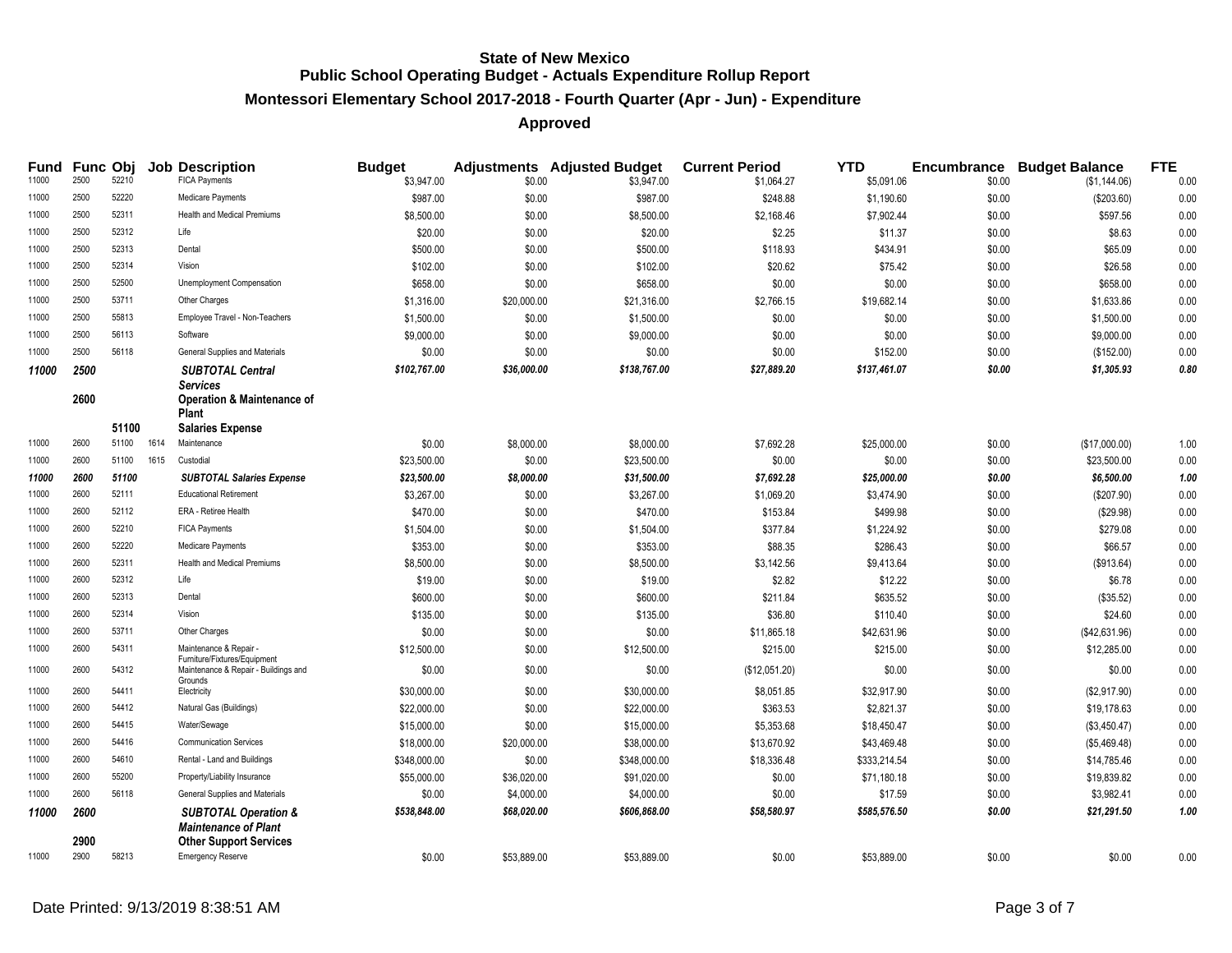# **Montessori Elementary School 2017-2018 - Fourth Quarter (Apr - Jun) - Expenditure**

# **Approved**

| Fund<br>11000  | 2900         | Func Obj       |      | <b>Job Description</b><br><b>SUBTOTAL Other Support</b><br><b>Services</b>                                | <b>Budget</b><br>\$0.00 | \$53,889.00      | <b>Adjustments</b> Adjusted Budget<br>\$53,889.00 | <b>Current Period</b><br>\$0.00 | <b>YTD</b><br>\$53,889.00 | Encumbrance<br>\$0.00 | <b>Budget Balance</b><br>\$0.00 | <b>FTE</b><br>0.00 |
|----------------|--------------|----------------|------|-----------------------------------------------------------------------------------------------------------|-------------------------|------------------|---------------------------------------------------|---------------------------------|---------------------------|-----------------------|---------------------------------|--------------------|
| 11000          | 2000         |                |      | <b>SUBTOTAL Support</b><br><b>Services</b>                                                                | \$1,009,887.00          | \$196,209.00     | \$1.206.096.00                                    | \$211,577.41                    | \$1,177,777.27            | \$0.00                | \$28,318,73                     | 7.82               |
| 11000<br>14000 | 1000         |                |      | <b>TOTAL Operational</b><br><b>Total Instructional</b><br><b>Materials Sub-Fund</b><br><b>Instruction</b> | \$2,735,381.00          | \$44,473.00      | \$2,779,854.00                                    | \$739,494.84                    | \$2,698,516.02            | \$0.00                | \$81,337.98                     | 46.29              |
| 14000          | 1000         | 56111          |      | Instructional Materials Cash - 50%                                                                        | \$10,967.00             | \$0.00           | \$10,967.00                                       | \$0.00                          | \$23,888.45               | \$0.00                | (\$12,921.45)                   | 0.00               |
| 14000          | 1000         | 56113          |      | Textbooks<br>Software                                                                                     | \$16,000.00             | \$0.00           | \$16,000.00                                       | \$0.00                          | \$0.00                    | \$0.00                | \$16,000.00                     | 0.00               |
| 14000          | 1000         |                |      | <b>SUBTOTAL Instruction</b>                                                                               | \$26,967.00             | \$0.00           | \$26,967.00                                       | \$0.00                          | \$23,888.45               | \$0.00                | \$3,078.55                      | 0.00               |
| 14000          |              |                |      | <b>TOTAL Total</b>                                                                                        | \$26,967.00             | \$0.00           | \$26,967.00                                       | \$0.00                          | \$23,888.45               | \$0.00                | \$3,078.55                      | 0.00               |
| 23000          |              |                |      | <b>Instructional Materials</b><br>Sub-Fund<br>Non-Instructional<br>Support                                |                         |                  |                                                   |                                 |                           |                       |                                 |                    |
| 23000          | 1000<br>1000 | 52210          |      | <b>Instruction</b><br>FICA Payments                                                                       | \$0.00                  | \$0.00           | \$0.00                                            | \$31.00                         | \$31.00                   | \$0.00                | (\$31.00)                       | 0.00               |
| 23000          | 1000         | 52220          |      | Medicare Payments                                                                                         | \$0.00                  | \$0.00           | \$0.00                                            | \$7.26                          | \$7.26                    | \$0.00                | (\$7.26)                        | 0.00               |
| 23000          | 1000         | 53711          |      | Other Charges                                                                                             | \$200,000.00            | \$0.00           | \$200,000.00                                      | \$73,642.44                     | \$143,570.44              | \$400.00              | \$56,029.56                     | 0.00               |
| 23000          | 1000         | 55813          |      | Employee Travel - Non-Teachers                                                                            | \$0.00                  | \$0.00           | \$0.00                                            | \$0.00                          | \$3,026.70                | \$0.00                | (\$3,026.70)                    | 0.00               |
| 23000          | 1000         | 55817          |      | Student Travel                                                                                            | \$55,000.00             | \$0.00           | \$55,000.00                                       | \$0.00                          | \$1,000.00                | \$0.00                | \$54,000.00                     | 0.00               |
| 23000          | 1000         | 56118          |      | General Supplies and Materials                                                                            | \$30,000.00             | \$0.00           | \$30,000.00                                       | \$0.00                          | \$0.00                    | \$0.00                | \$30,000.00                     | 0.00               |
| 23000          | 1000         | 57332          |      | Supply Assets (\$5,000 or less)                                                                           | \$0.00                  | \$0.00           | \$0.00                                            | \$0.00                          | \$8,503.41                | \$0.00                | (\$8,503.41)                    | 0.00               |
| 23000          | 1000         |                |      | <b>SUBTOTAL Instruction</b>                                                                               | \$285,000.00            | \$0.00           | \$285,000.00                                      | \$73,680.70                     | \$156,138.81              | \$400.00              | \$128,461.19                    | $0.00\,$           |
| 23000          |              |                |      | <b>TOTAL Non-</b>                                                                                         | \$285,000.00            | \$0.00           | \$285,000.00                                      | \$73,680.70                     | \$156,138.81              | \$400.00              | \$128,461.19                    | 0.00               |
| 24000          |              |                |      | <b>Instructional Support</b><br><b>Federal Flow-through</b><br><b>Grants</b>                              |                         |                  |                                                   |                                 |                           |                       |                                 |                    |
| 24101          |              |                |      | Title I - ESEA                                                                                            |                         |                  |                                                   |                                 |                           |                       |                                 |                    |
|                | 1000         |                |      | Instruction                                                                                               |                         |                  |                                                   |                                 |                           |                       |                                 |                    |
|                |              | 51100          |      | <b>Salaries Expense</b>                                                                                   |                         |                  |                                                   |                                 |                           |                       |                                 |                    |
| 24101          | 1000         | 51100          | 1411 | Teachers-Grades 1-12                                                                                      | \$39,375.00             | \$5,284.00       | \$44,659.00                                       | \$0.00                          | \$25,269.30               | \$0.00                | \$19,389.70                     | 0.00               |
| 24101<br>24101 | 1000<br>1000 | 51100<br>52111 |      | <b>SUBTOTAL Salaries Expense</b><br><b>Educational Retirement</b>                                         | \$39,375.00             | \$5,284.00       | \$44,659.00                                       | \$0.00                          | \$25,269.30               | \$0.00                | \$19,389.70                     | 0.00               |
| 24101          | 1000         | 52112          |      | ERA - Retiree Health                                                                                      | \$0.00<br>\$0.00        | \$0.00<br>\$0.00 | \$0.00<br>\$0.00                                  | \$0.00<br>\$0.00                | \$3,753.00<br>\$540.00    | \$0.00<br>\$0.00      | (\$3,753.00)<br>(\$540.00)      | 0.00<br>0.00       |
| 24101          | 1000         | 52210          |      | FICA Payments                                                                                             | \$0.00                  | \$0.00           | \$0.00                                            | \$0.00                          | \$1,593.42                | \$0.00                | (\$1,593.42)                    | 0.00               |
| 24101          | 1000         | 52220          |      | Medicare Payments                                                                                         | \$0.00                  | \$0.00           | \$0.00                                            | \$0.00                          | \$372.64                  | \$0.00                | (\$372.64)                      | 0.00               |
| 24101          | 1000         | 52311          |      | <b>Health and Medical Premiums</b>                                                                        | \$0.00                  | \$0.00           | \$0.00                                            | \$0.00                          | \$1,808.64                | \$0.00                | (\$1,808.64)                    | 0.00               |
| 24101          | 1000         | 52312          |      | Life                                                                                                      | \$0.00                  | \$0.00           | \$0.00                                            | \$0.00                          | \$7.52                    | \$0.00                | (\$7.52)                        | 0.00               |
| 24101          | 1000         | 52313          |      | Dental                                                                                                    | \$0.00                  | \$0.00           | \$0.00                                            | \$0.00                          | \$114.38                  | \$0.00                | (\$114.38)                      | 0.00               |
| 24101          | 1000         | 52314          |      | Vision                                                                                                    | \$0.00                  | \$0.00           | \$0.00                                            | \$0.00                          | \$26.32                   | \$0.00                | (\$26.32)                       | 0.00               |

Date Printed:  $9/13/20198.38.51$  AM Page 4 of 7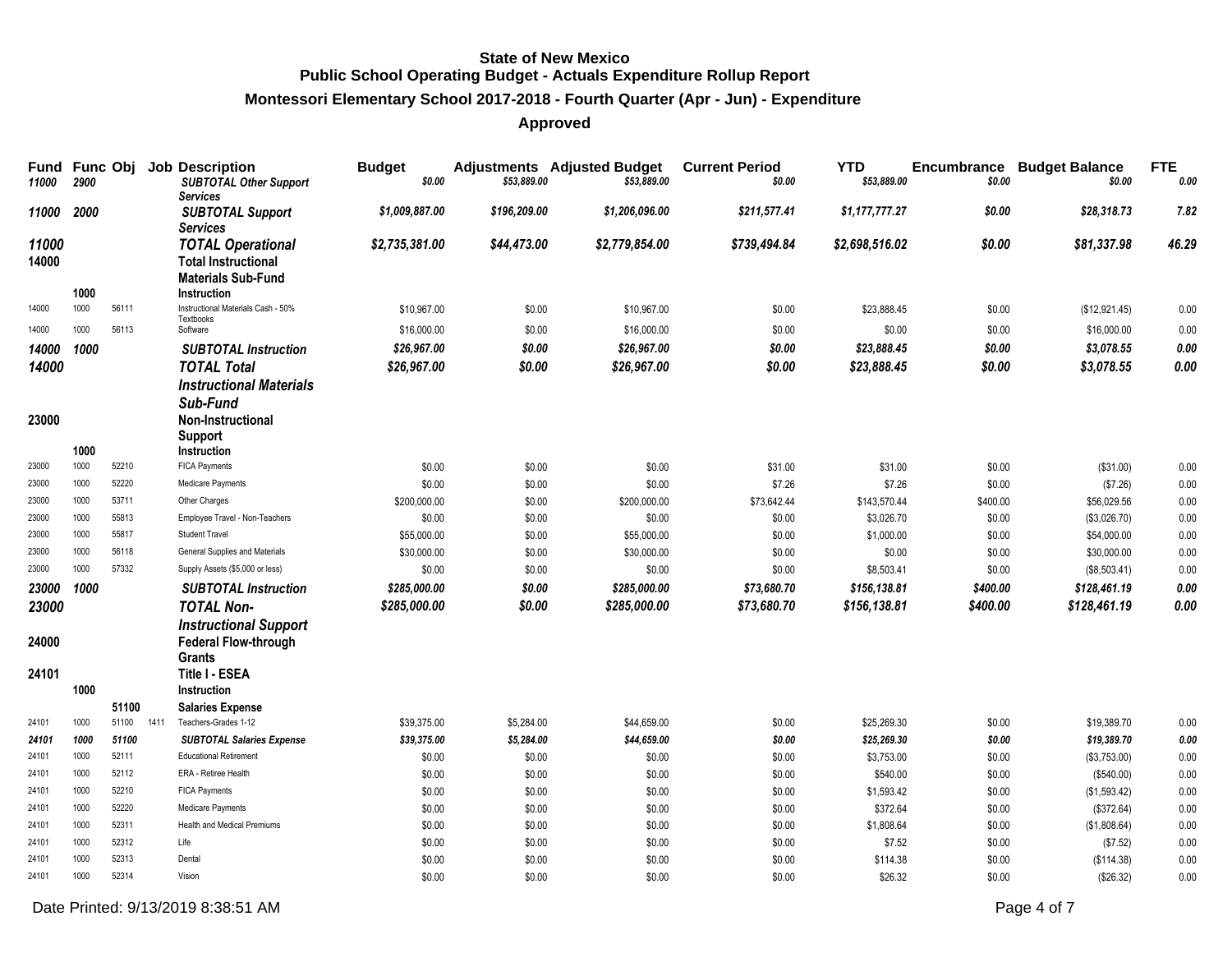# **Montessori Elementary School 2017-2018 - Fourth Quarter (Apr - Jun) - Expenditure**

| Fund<br>24101  | Func Obj<br>1000 |                |      | <b>Job Description</b><br><b>SUBTOTAL Instruction</b>    | <b>Budget</b><br>\$39,375.00 | \$5,284.00  | <b>Adjustments</b> Adjusted Budget<br>\$44,659.00 | <b>Current Period</b><br>\$0.00 | <b>YTD</b><br>\$33,485.22 | \$0.00 | <b>Encumbrance Budget Balance</b><br>\$11,173.78 | <b>FTE</b><br>0.00 |
|----------------|------------------|----------------|------|----------------------------------------------------------|------------------------------|-------------|---------------------------------------------------|---------------------------------|---------------------------|--------|--------------------------------------------------|--------------------|
| 24101<br>24106 |                  |                |      | <b>TOTAL Title I - ESEA</b><br><b>Entitlement IDEA-B</b> | \$39,375.00                  | \$5,284.00  | \$44,659.00                                       | \$0.00                          | \$33,485.22               | \$0.00 | \$11,173.78                                      | 0.00               |
|                | 1000             |                |      | Instruction                                              |                              |             |                                                   |                                 |                           |        |                                                  |                    |
| 24106          | 1000             | 51100<br>51100 | 1412 | <b>Salaries Expense</b><br>Teachers- Special Education   | \$32,701.00                  | \$0.00      | \$32,701.00                                       | \$0.00                          | \$22,801.00               | \$0.00 | \$9,900.00                                       | 0.00               |
| 24106          | 1000             | 51100          |      | <b>SUBTOTAL Salaries Expense</b>                         | \$32,701.00                  | \$0.00      | \$32,701.00                                       | \$0.00                          | \$22,801.00               | \$0.00 | \$9,900.00                                       | 0.00               |
| 24106          | 1000             |                |      | <b>SUBTOTAL Instruction</b>                              | \$32,701.00                  | \$0.00      | \$32,701.00                                       | \$0.00                          | \$22,801.00               | \$0.00 | \$9,900.00                                       | 0.00               |
|                | 2000             |                |      | <b>Support Services</b>                                  |                              |             |                                                   |                                 |                           |        |                                                  |                    |
|                | 2100             |                |      | <b>Support Services-Students</b>                         |                              |             |                                                   |                                 |                           |        |                                                  |                    |
| 24106          | 2100             | 53211          |      | Diagnosticians - Contracted                              | \$0.00                       | \$6,508.00  | \$6,508.00                                        | \$0.00                          | \$600.00                  | \$0.00 | \$5,908.00                                       | 0.00               |
| 24106          | 2100             | 53212          |      | Speech Therapists - Contracted                           | \$15,000.00                  | \$51,219.00 | \$66,219.00                                       | \$0.00                          | \$12,565.00               | \$0.00 | \$53,654.00                                      | 0.00               |
| 24106          | 2100             | 53213          |      | Occupational Therapists - Contracted                     | \$15,000.00                  | \$0.00      | \$15,000.00                                       | \$0.00                          | \$5,425.00                | \$0.00 | \$9,575.00                                       | 0.00               |
| 24106          | 2100             |                |      | <b>SUBTOTAL Support</b>                                  | \$30,000.00                  | \$57,727.00 | \$87,727.00                                       | \$0.00                          | \$18,590.00               | \$0.00 | \$69,137.00                                      | 0.00               |
|                |                  |                |      | <b>Services-Students</b>                                 |                              |             |                                                   |                                 |                           |        |                                                  |                    |
| 24106          | 2000             |                |      | <b>SUBTOTAL Support</b>                                  | \$30,000.00                  | \$57,727.00 | \$87,727.00                                       | \$0.00                          | \$18,590.00               | \$0.00 | \$69,137.00                                      | 0.00               |
|                |                  |                |      | <b>Services</b>                                          |                              |             |                                                   |                                 |                           |        |                                                  |                    |
| 24106          |                  |                |      | <b>TOTAL Entitlement</b><br><b>IDEA-B</b>                | \$62,701.00                  | \$57,727.00 | \$120,428.00                                      | \$0.00                          | \$41,391.00               | \$0.00 | \$79,037.00                                      | 0.00               |
| 24109          |                  |                |      | Preschool IDEA-B                                         |                              |             |                                                   |                                 |                           |        |                                                  |                    |
|                | 1000             |                |      | Instruction                                              |                              |             |                                                   |                                 |                           |        |                                                  |                    |
|                |                  | 51100          |      | <b>Salaries Expense</b>                                  |                              |             |                                                   |                                 |                           |        |                                                  |                    |
| 24109          | 1000             | 51100          | 1412 | Teachers- Special Education                              | \$0.00                       | \$441.00    | \$441.00                                          | \$0.00                          | \$0.00                    | \$0.00 | \$441.00                                         | 0.00               |
| 24109          | 1000             | 51100          |      | <b>SUBTOTAL Salaries Expense</b>                         | \$0.00                       | \$441.00    | \$441.00                                          | \$0.00                          | \$0.00                    | \$0.00 | \$441.00                                         | $\it{0.00}$        |
| 24109          | 1000             |                |      | <b>SUBTOTAL Instruction</b>                              | \$0.00                       | \$441.00    | \$441.00                                          | \$0.00                          | \$0.00                    | \$0.00 | \$441.00                                         | 0.00               |
| 24109          |                  |                |      | <b>TOTAL Preschool</b><br><b>IDEA-B</b>                  | \$0.00                       | \$441.00    | \$441.00                                          | \$0.00                          | \$0.00                    | \$0.00 | \$441.00                                         | 0.00               |
| 24154          |                  |                |      | <b>Teacher/Principal</b>                                 |                              |             |                                                   |                                 |                           |        |                                                  |                    |
|                | 1000             |                |      | <b>Training &amp; Recruiting</b><br>Instruction          |                              |             |                                                   |                                 |                           |        |                                                  |                    |
| 24154          | 1000             | 53330          |      | Professional Development                                 | \$18,662.00                  | \$0.00      | \$18,662.00                                       | (\$10,346.40)                   | \$0.00                    | \$0.00 | \$18,662.00                                      | 0.00               |
| 24154 1000     |                  |                |      | <b>SUBTOTAL Instruction</b>                              | \$18,662.00                  | \$0.00      | \$18,662.00                                       | (\$10,346.40)                   | \$0.00                    | \$0.00 | \$18,662.00                                      | 0.00               |
| 24154          |                  |                |      | <b>TOTAL</b>                                             | \$18,662.00                  | \$0.00      | \$18,662.00                                       | (\$10,346.40)                   | \$0.00                    | \$0.00 | \$18,662.00                                      | 0.00               |
|                |                  |                |      | <b>Teacher/Principal</b>                                 |                              |             |                                                   |                                 |                           |        |                                                  |                    |
|                |                  |                |      | <b>Training &amp; Recruiting</b>                         |                              |             |                                                   |                                 |                           |        |                                                  |                    |
| 24000          |                  |                |      | <b>TOTAL Federal Flow-</b>                               | \$120,738.00                 | \$63,452.00 | \$184,190.00                                      | (\$10,346.40)                   | \$74,876.22               | \$0.00 | \$109,313.78                                     | $0.00\,$           |
|                |                  |                |      | through Grants                                           |                              |             |                                                   |                                 |                           |        |                                                  |                    |
| 27000          |                  |                |      | <b>State Flow-through</b>                                |                              |             |                                                   |                                 |                           |        |                                                  |                    |
|                |                  |                |      | <b>Grants</b>                                            |                              |             |                                                   |                                 |                           |        |                                                  |                    |
| 27107          |                  |                |      | 27107 GOB Library                                        |                              |             |                                                   |                                 |                           |        |                                                  |                    |
|                | 2000             |                |      | <b>Support Services</b>                                  |                              |             |                                                   |                                 |                           |        |                                                  |                    |
|                | 2200             |                |      | <b>Support Services-Instruction</b>                      |                              |             |                                                   |                                 |                           |        |                                                  |                    |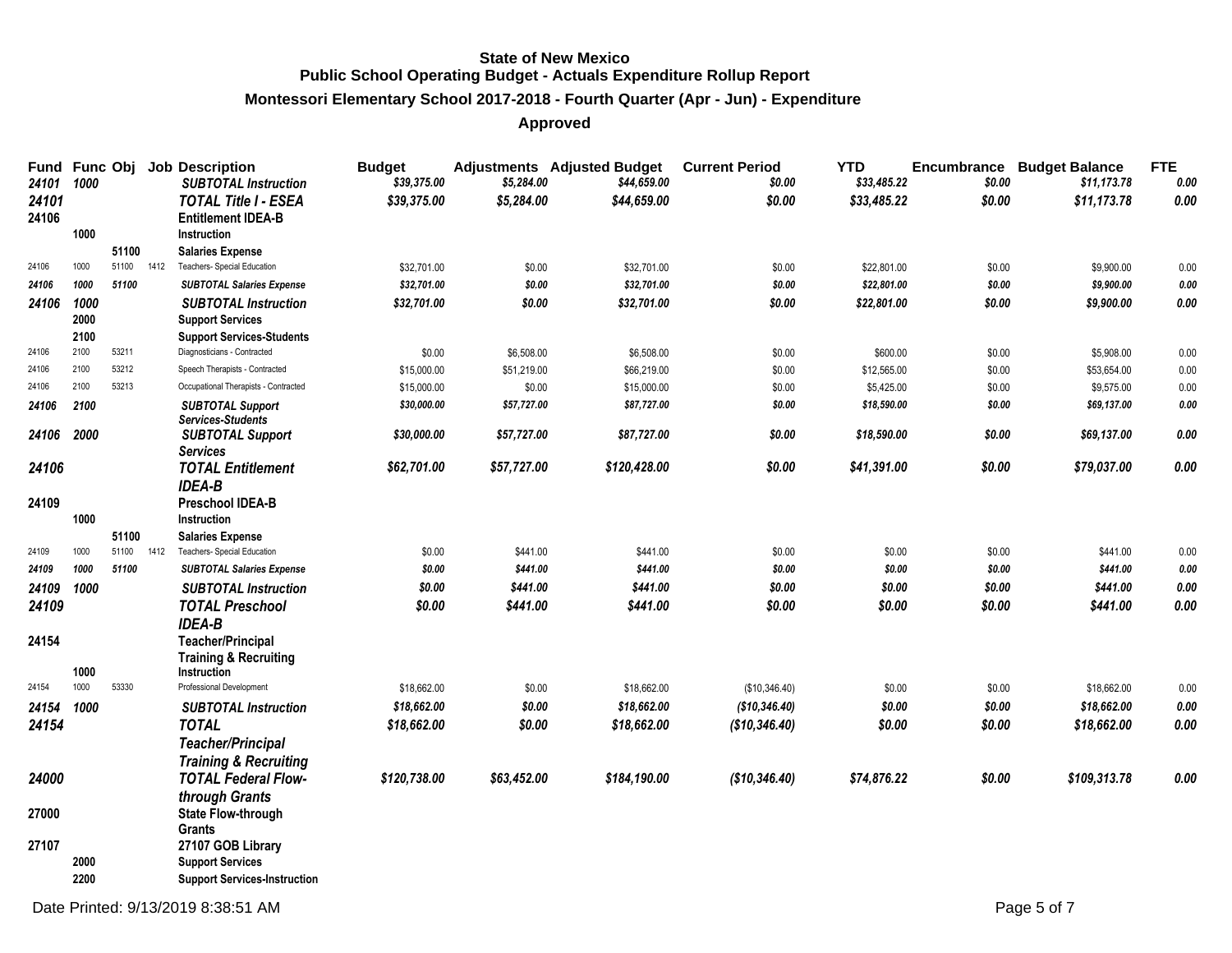# **Montessori Elementary School 2017-2018 - Fourth Quarter (Apr - Jun) - Expenditure**

| <b>Fund Func Obj</b><br>27107 | 2200 | 56114 | <b>Job Description</b><br>Library And Audio-Visual     | <b>Budget</b><br>\$4,051.00 | \$0.00       | <b>Adjustments</b> Adjusted Budget<br>\$4,051.00 | <b>Current Period</b><br>\$0.00 | <b>YTD</b><br>\$0.00 | Encumbrance<br>\$0.00 | <b>Budget Balance</b><br>\$4,051.00 | <b>FTE</b><br>0.00 |
|-------------------------------|------|-------|--------------------------------------------------------|-----------------------------|--------------|--------------------------------------------------|---------------------------------|----------------------|-----------------------|-------------------------------------|--------------------|
| 27107                         | 2200 |       | <b>SUBTOTAL Support</b><br>Services-Instruction        | \$4,051.00                  | \$0.00       | \$4,051.00                                       | \$0.00                          | \$0.00               | \$0.00                | \$4,051.00                          | 0.00               |
| 27107 2000                    |      |       | <b>SUBTOTAL Support</b><br><b>Services</b>             | \$4,051.00                  | \$0.00       | \$4,051.00                                       | \$0.00                          | \$0.00               | \$0.00                | \$4,051.00                          | 0.00               |
| 27107                         |      |       | <b>TOTAL 27107 GOB</b><br>Library                      | \$4,051.00                  | \$0.00       | \$4,051.00                                       | \$0.00                          | \$0.00               | \$0.00                | \$4,051.00                          | 0.00               |
| 27000                         |      |       | <b>TOTAL State Flow-</b><br>through Grants             | \$4,051.00                  | \$0.00       | \$4,051.00                                       | \$0.00                          | \$0.00               | \$0.00                | \$4,051.00                          | 0.00               |
| 31200                         |      |       | <b>Public School Capital</b><br>Outlay                 |                             |              |                                                  |                                 |                      |                       |                                     |                    |
|                               | 4000 |       | <b>Capital Outlay</b>                                  |                             |              |                                                  |                                 |                      |                       |                                     |                    |
| 31200                         | 4000 | 54610 | Rental - Land and Buildings                            | \$0.00                      | \$314,379.00 | \$314,379.00                                     | \$113,063.52                    | \$314,379.00         | \$0.00                | \$0.00                              | 0.00               |
| 31200                         | 4000 |       | <b>SUBTOTAL Capital</b><br>Outlay                      | \$0.00                      | \$314,379.00 | \$314,379.00                                     | \$113,063.52                    | \$314,379.00         | \$0.00                | \$0.00                              | 0.00               |
| 31200                         |      |       | <b>TOTAL Public School</b>                             | \$0.00                      | \$314,379.00 | \$314,379.00                                     | \$113,063.52                    | \$314,379.00         | \$0.00                | \$0.00                              | 0.00               |
|                               |      |       | <b>Capital Outlay</b>                                  |                             |              |                                                  |                                 |                      |                       |                                     |                    |
| 31400                         |      |       | <b>Special Capital Outlay-</b><br><b>State</b>         |                             |              |                                                  |                                 |                      |                       |                                     |                    |
|                               | 4000 |       | <b>Capital Outlay</b>                                  |                             |              |                                                  |                                 |                      |                       |                                     |                    |
| 31400                         | 4000 | 57331 | Fixed Assets (more than \$5,000)                       | \$30,000.00                 | \$0.00       | \$30,000.00                                      | \$50,682.92                     | \$50,682.92          | \$0.00                | (\$20,682.92)                       | 0.00               |
| 31400                         | 4000 | 57332 | Supply Assets (\$5,000 or less)                        | \$42,500.00                 | \$0.00       | \$42,500.00                                      | \$0.00                          | \$0.00               | \$0.00                | \$42,500.00                         | 0.00               |
| 31400                         | 4000 |       | <b>SUBTOTAL Capital</b><br>Outlay                      | \$72,500.00                 | \$0.00       | \$72,500.00                                      | \$50,682.92                     | \$50,682.92          | \$0.00                | \$21,817.08                         | 0.00               |
| 31400                         |      |       | <b>TOTAL Special Capital</b>                           | \$72,500.00                 | \$0.00       | \$72,500.00                                      | \$50,682.92                     | \$50,682.92          | \$0.00                | \$21,817.08                         | 0.00               |
|                               |      |       | <b>Outlay-State</b>                                    |                             |              |                                                  |                                 |                      |                       |                                     |                    |
| 31600                         |      |       | <b>Capital Improvements</b><br><b>HB-33</b>            |                             |              |                                                  |                                 |                      |                       |                                     |                    |
|                               | 4000 |       | <b>Capital Outlay</b>                                  |                             |              |                                                  |                                 |                      |                       |                                     |                    |
| 31600                         | 4000 | 54311 | Maintenance & Repair -<br>Furniture/Fixtures/Equipment | \$100,000.00                | \$0.00       | \$100,000.00                                     | \$0.00                          | \$0.00               | \$0.00                | \$100,000.00                        | 0.00               |
| 31600                         | 4000 | 54312 | Maintenance & Repair - Buildings and<br>Grounds        | \$100,000.00                | \$0.00       | \$100,000.00                                     | \$0.00                          | \$0.00               | \$0.00                | \$100,000.00                        | 0.00               |
| 31600                         | 4000 | 54500 | <b>Construction Services</b>                           | \$100,000.00                | \$0.00       | \$100,000.00                                     | \$3,169.41                      | \$3,169.41           | \$0.00                | \$96,830.59                         | 0.00               |
| 31600                         | 4000 | 57200 | <b>Buildings Purchase</b>                              | \$508,745.00                | \$0.00       | \$508,745.00                                     | \$0.00                          | \$0.00               | \$0.00                | \$508,745.00                        | 0.00               |
| 31600                         | 4000 | 57331 | Fixed Assets (more than \$5,000)                       | \$100,000.00                | \$0.00       | \$100,000.00                                     | \$19,254.40                     | \$93,804.95          | \$0.00                | \$6,195.05                          | 0.00               |
| 31600                         | 4000 | 57332 | Supply Assets (\$5,000 or less)                        | \$79,930.00                 | \$0.00       | \$79,930.00                                      | \$0.00                          | \$30,871.49          | \$0.00                | \$49,058.51                         | 0.00               |
| 31600                         | 4000 |       | <b>SUBTOTAL Capital</b><br>Outlay                      | \$988,675.00                | \$0.00       | \$988,675.00                                     | \$22,423.81                     | \$127,845.85         | \$0.00                | \$860,829.15                        | 0.00               |
| 31600                         |      |       | <b>TOTAL Capital</b><br><b>Improvements HB-33</b>      | \$988,675.00                | \$0.00       | \$988,675.00                                     | \$22,423.81                     | \$127,845.85         | \$0.00                | \$860,829.15                        | 0.00               |
| 31700                         |      |       | <b>Capital Improvements</b><br><b>SB-9</b>             |                             |              |                                                  |                                 |                      |                       |                                     |                    |
|                               | 4000 |       | <b>Capital Outlay</b>                                  |                             |              |                                                  |                                 |                      |                       |                                     |                    |